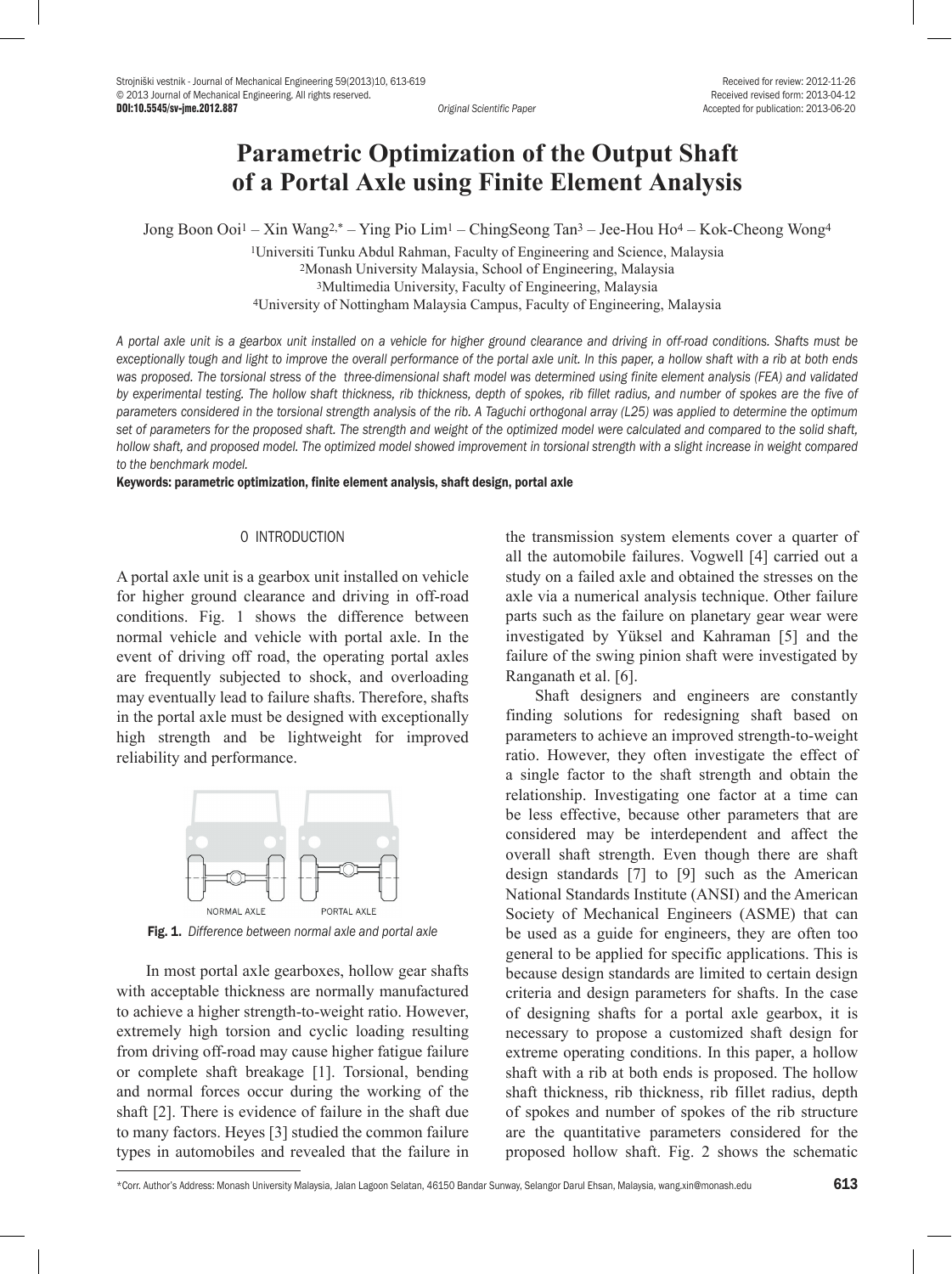flow diagram of the steps for optimizing the proposed shaft model through parametric analysis.



Fig. 2. *Schematic flow diagram for obtaining the optimum set of parameters of the hollow shaft with rib*

ANSYS v12 software is used to investigate the torsional stress behaviour of the shaft. The FEA is a widely accepted numerical method in evaluating and verifying shaft design [10]. Recently, the gearbending stress and contact stress of the gears of the portal axle gearbox has been analysed using FEA [11]. Göksenli and Eryürek [12] used the FEA program to simulate stress analysis on the keyway shaft of an elevator to verify their mathematical calculations for determining the maximum stress. Bayrakceken et al. [13] determined the stress conditions of the failed section at the universal joint yoke of the shaft using FEA program.

Recently, the use of Taguchi method has been proven effective in the work related to optimizing flow stress input for machining simulation [14]. In this paper, the L25 Taguchi orthogonal array is applied to investigate the five different parameters that may affect the shaft strength. This method is also applied to investigate the sensitivity of the five parameters to the torsional strength of the hollow shaft with the rib and to determine the possible set of optimum parameters. The strength and weight of the optimised model are obtained and compared with the solid shaft, hollow shaft, and proposed shaft.

### 1 VALIDATION OF THE FEA SHAFT MODEL

#### 1.1 Finite Element Analysis

ANSYS v12.0 software is used to determine the maximum torsional stress of the shaft. Firstly, a threedimensional hollow shaft 3 mm thick, 210 mm long and 37 mm in diameter is modelled. The surface boundary conditions are applied to the shaft model as shown in Fig. 3. Fixed support is applied at one end shaft and 100 Nm of torsion is applied on the other end of the shaft.



Fig. 3. *Applied load and constraint on the hollow shaft*



Fig. 4. *FEA simulation of the von Mises stress of the hollow shaft*

In the mesh settings, four nodes and a linear tetrahedron type element are selected to mesh the shaft model. The average element size was set to 5 mm in the mesh settings.

The maximum von Mises stress (torsional stress) of the hollow shaft model calculated in ANSYS is 141.21 MPa.

#### 1.2 Analytical Method

Distortion energy theory (DET) is applied to determine the von Mises stress of the hollow shaft. DET (also known as the von Mises criterion) postulates that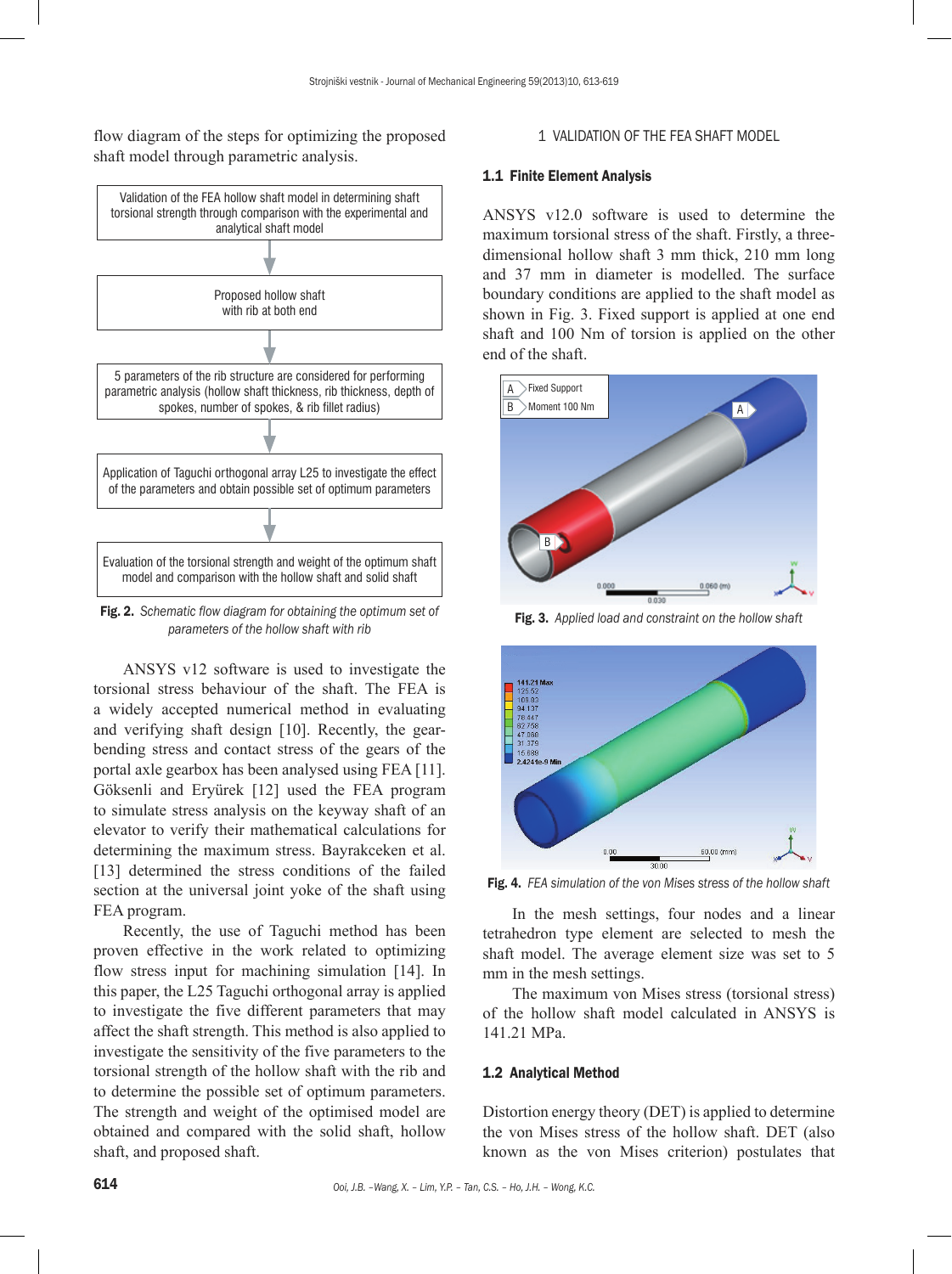failure is caused by the elastic energy associated with shear deformation. The hollow shaft is assumed to be ductile material, thus DET is valid and can be applied. DET considers the maximum axial stress in the transverse direction (perpendicular to the shaft axis) caused by the bending moment and the maximum shear stress caused by torque. For a hollow shaft, the maximum axial stress is:

$$
\sigma_x = \frac{32MD}{\pi \left( D^4 - d^4 \right)}.
$$
 (1)

Similarly, the maximum shear stress is:

$$
\tau_{xy} = \frac{16TD}{\pi \left( D^4 - d^4 \right)},\tag{2}
$$

where  $M$  is the bending moment,  $T$  is the applied torque, *D* is the external diameter of the hollow shaft, and *d* is the internal diameter of the hollow shaft. The principal stresses can be determined with the known value of  $\sigma_x$  and  $\tau_{xy}$  as in the following:

$$
\sigma_{1,2} = \frac{\sigma_x + \sigma_y}{2} \pm \sqrt{\left(\frac{\sigma_x + \sigma_y}{2}\right)^2 + \tau_{xy}^2}.
$$
 (3)

For the plane stress state, the principal normal stresses when  $\sigma_v = 0$ , are:

$$
\sigma_1, \sigma_2 = \frac{16}{\pi d^3} \left( M \pm \sqrt{M^2 + T^2} \right). \tag{4}
$$

Finally, the general equation for calculating the von Mises stress of the shaft is:

$$
\sigma_e = \left(\sigma_1^2 - \sigma_1 \sigma_2 + \sigma_2^2\right)^{\frac{1}{2}}.
$$
 (5)

In using the DET for determining the shaft torsional stress, there are few assumptions to be considered:

- 1. It is based on a two-dimensional schematic diagram.
- 2. The effect of gravity and the mass of the shaft are neglected.
- 3. DET is only valid for ductile material.

## 1.3 Experiment Test

In the experiment test, the TiniusOlsen torsion tester is used to apply torsion to the hollow shaft. Firstly, the long rod of normalized AISI 4340 alloy steel with one-and-a- 37 mm in outer diameter and 3 mm hollow shaft thickness is cut to a length of 210

mm. The cylindrical surface of the hollow shaft is slightly machined to approximately 37 mm in outer diameter and for a smoother surface finish by using the computer numerical control (CNC) lathe machine. The hollow shaft is then pre-assembled with a strain gage rosettes that provide shear strain data. When torsion is applied to the shaft, causing it to twist, shear stresses are induced. The stresses are measured by bonding the strain gauges at 45° to the horizontal torque axis. Fig. 5 shows the bonding of the strain gauge on the hollow shaft.



Fig. 5. *Bonding of the strain gauge at the centre of the shaft*



Fig. 6. *Mounting of the shaft to the TiniusOlsen torsion testing machine*

Fig. 6 shows the mounting of the hollow shaft on the Tinius Olsen torsion tester. Both ends of the shaft are gripped and tightened using the jaw and chuck. This machine comes with a built-in data acquisition system in which the computer retrieves all the measured data required. The LabView program reads all data and writes to a text file that is readable into Microsoft Excel spreadsheet.

*Parametric Optimization of the Output Shaft of a Portal Axle using Finite Element Analysis* 615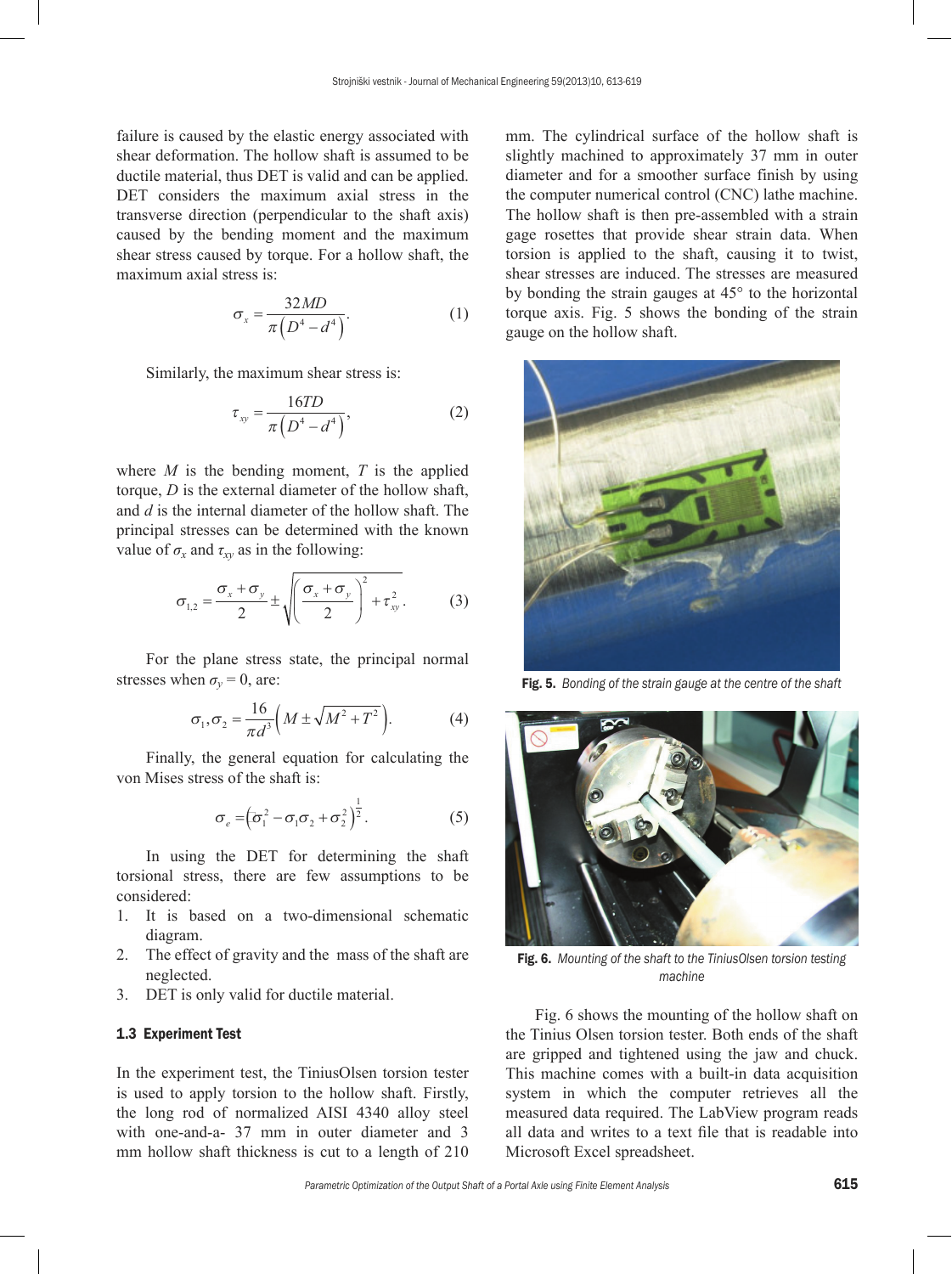## 1.4 Comparison of the FEA model with the experimental and analytical model

The FEA model is compared with the experimental and analytical model. With the same size and dimension of the solid shaft, the torsional stresses of the models are plotted against the increasing torque, as shown in Fig. 7. All models show linear relationship when torsional stress is plotted against the linear increment of torque. The experimental model has higher torsional stress compared to the FEA and the analytical model. However, the torsional stress calculated for the FEA model is quite close to the torsional stress measured from the experimental model. The average percentage of difference between them is only 9.83%. This shows the FEA model agrees well with the experimental model. The huge difference between the analytical model with the FEA and experimental models is due to the consideration of the shaft analysis of the shaft in one dimension, and many assumptions are made to perform the calculations.

> 2 PARAMETRIC OPTIMIZATION OF THE HOLLOW SHAFT WITH RIB

#### 2.1 Modelling of the Hollow Shaft with Rib

A hollow shaft with a rib at both ends is proposed for the output shaft of the portal axle. The proposed shaft with five parameters is modelled, as shown in Fig. 8. Table 1 shows the material properties and the dimensions used for modelling the shaft. The proposed shaft is used as a benchmarking shaft for comparison with the optimized shaft and the hollow shaft in later section. Similarly, the proposed model of the hollow shaft with a rib, a torque of 100 Nm is applied at one end of the shaft and the other end of the shaft is fixed. In Fig. 9, the von Mises stress determined in the ANSYS FEA software is 102.72 MPa.

## 2.2 Parametric Optimization

The L25 Taguchi orthogonal array (OA) is applied to determine the optimum combination of the five parameters (the hollow shaft thickness, rib thickness, depth of spokes, rib fillet radius, and the number of spokes) that will result in the lowest torsional stress. These parameters are set in the DOE++ software. The parametric design of the shaft is set with five different factors (5 parameters) and five levels (5 variables) as shown in Table 2. In Table 3, 25 unique combination parameters are generated by using DOE++ software. Then FEA simulation is conducted



Fig. 7. Comparison between the FEA model, experimental model, and the analytical model by plot of the torsional stress against increasing torque



Fig. 8. *Model of the hollow shaft with rib and the 5 parameters*



Fig. 9 *FEA simulation of the von Mises stress of the hollow shaft with rib*

for each combination parameters. Thus, the maximum stress of each combination is obtained by using FEA simulation.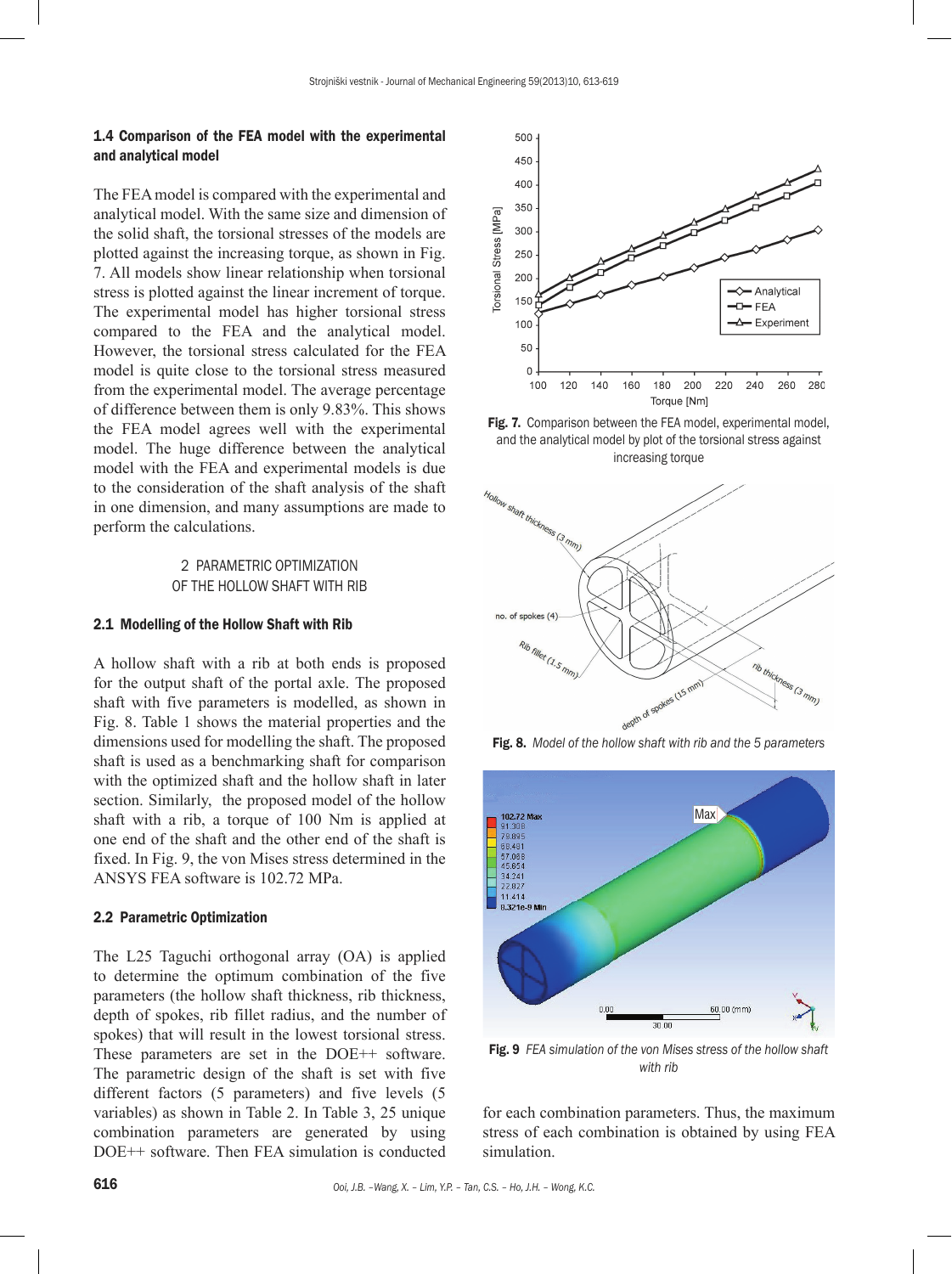Table 1. *Dimensions and material properties of the proposed shaft model*

| Length                        | 210 mm                                         |
|-------------------------------|------------------------------------------------|
| Outer diameter                | 37 mm                                          |
| Material                      | AISI 4340 alloy steel<br>(normalized at 870°C) |
| Ultimate tensile stress (UTS) | 1279.0 MPa                                     |
| Tensile yield strength        | 861.8 MPa                                      |
| Young's Modulus               | 210 GPa                                        |
| Poisson's Ratio               | 0.30                                           |
| Density                       | 7850 kg/m <sup>3</sup>                         |
|                               |                                                |

In the next step, Analysis of Variance (ANOVA) is generated to determine the '*F* Ratio' and '*P* value' so that the level of significance of the parameters to the output (objective) can be distinguished. Table 4 shows

the ANOVA of the five factors and the regression of each factor. In general, the notation of the applied L25 Taguchi array (5 to the power of 6) should consist of six factors in the Taguchi array. Since there are only five factors used in the Taguchi array, the remaining factor from the Taguchi array provides four degrees of freedom for the residual, which is calculated as a difference between the total sum-of-squares and the model's sum-of-squares. The *F*-statistic (*F*-ratio) for each factor is calculated by taking the mean squares of the factor divided by the mean squares of the residual. A high value of the *F*-statistic of a factor implies that the effect of the factor is relevant and significant. In this case, the hollow shaft thickness contribute to the highest value of *F*-statistic.

Table 2. *Factorial design of the shaft model using 5 factors with 5 levels*

| Factor                 | Unit | Type        | Level 1 | Level 2 | Level 3 | Level 4 | Level 5 |
|------------------------|------|-------------|---------|---------|---------|---------|---------|
| hollow shaft thickness | [mm] | qualitative |         |         |         |         |         |
| rib thickness          | [mm] | qualitative |         |         |         |         |         |
| depth of spokes        | [mm] | qualitative |         |         | ט ו     | 20      | 25      |
| rib fillet radius      | [mm] | qualitative |         | .25     |         | .75     |         |
| no. of spokes          |      | qualitative |         |         |         |         |         |

|  |  | <b>Table 3.</b> Taguchi orthogonal array L25 design factors |  |  |  |
|--|--|-------------------------------------------------------------|--|--|--|
|--|--|-------------------------------------------------------------|--|--|--|

| Standard<br>order | Run<br>order    | Hollow shaft<br>thickness [mm] | <b>Rib thickness</b><br>[mm] | Depth of spokes<br>[mm] | Rib fillet radius<br>[mm] | No. of<br>spokes | von Mises<br>stress [MPa] |
|-------------------|-----------------|--------------------------------|------------------------------|-------------------------|---------------------------|------------------|---------------------------|
| 23                |                 | 5                              | 3                            | 10                      | 1.00                      | 6                | 119.1                     |
| 13                | $\overline{c}$  | 3                              | 3                            | 25                      | 1.25                      | 5                | 215.5                     |
| 19                | 3               | $\overline{4}$                 | $\overline{4}$               | 10                      | 2.00                      | $\overline{4}$   | 88.56                     |
| 5                 | 4               |                                | 5                            | 25                      | 2.00                      | 6                | 263.6                     |
| 24                | 5               | 5                              | 4                            | 15                      | 1.25                      | $\overline{c}$   | 109.9                     |
| 14                | 6               | 3                              | 4                            | 5                       | 1.50                      | 6                | 123.8                     |
| 3                 | 7               |                                | 3                            | 15                      | 1.50                      | 4                | 270.4                     |
| $\overline{2}$    | 8               |                                | $\overline{2}$               | 10                      | 1.25                      | 3                | 293.1                     |
|                   | 9               |                                | $\mathbf{1}$                 | 5                       | 1.00                      | $\overline{c}$   | 226.8                     |
| 22                | 10              | 5                              | $\overline{2}$               | 5                       | 2.00                      | $\overline{5}$   | 121.2                     |
| 8                 | 11              | $\overline{2}$                 | $\sqrt{3}$                   | 20                      | 2.00                      | $\overline{2}$   | 206.7                     |
| 17                | 12              | 4                              | $\overline{c}$               | 25                      | 1.50                      | $\overline{c}$   | 135.3                     |
| 7                 | 13              | 2                              | $\overline{c}$               | 15                      | 1.75                      | $\,6\,$          | 193.8                     |
| 25                | 14              | 5                              | 5                            | 20                      | 1.50                      | 3                | 92.24                     |
| 11                | 15              | 3                              | 1                            | 15                      | 2.00                      | 3                | 158.5                     |
| 16                | 16              | 4                              | 1                            | 20                      | 1.25                      | $6\phantom{1}$   | 186.0                     |
| 18                | 17              | 4                              | $\sqrt{3}$                   | 5                       | 1.75                      | 3                | 132.1                     |
| 21                | 18              | 5                              | $\mathbf{1}$                 | $\overline{25}$         | 1.75                      | $\overline{4}$   | 129.0                     |
| 12                | 19              | 3                              | $\overline{c}$               | 20                      | 1.00                      | 4                | 149.7                     |
| 10                | 20              | $\overline{c}$                 | 5                            | 5                       | 1.25                      | 4                | 194.8                     |
| 6                 | $\overline{21}$ | $\overline{2}$                 | $\mathbf{1}$                 | 10                      | 1.50                      | $\overline{5}$   | 186.5                     |
| 15                | 22              | 3                              | 5                            | 10                      | 1.75                      | $\overline{c}$   | 147.3                     |
| 4                 | 23              |                                | 4                            | 20                      | 1.75                      | 5                | 229.7                     |
| 20                | 24              | 4                              | $\mathbf 5$                  | 15                      | 1.00                      | 5                | 126.9                     |
| 9                 | 25              | $\overline{c}$                 | 4                            | 25                      | 1.00                      | 3                | 179.4                     |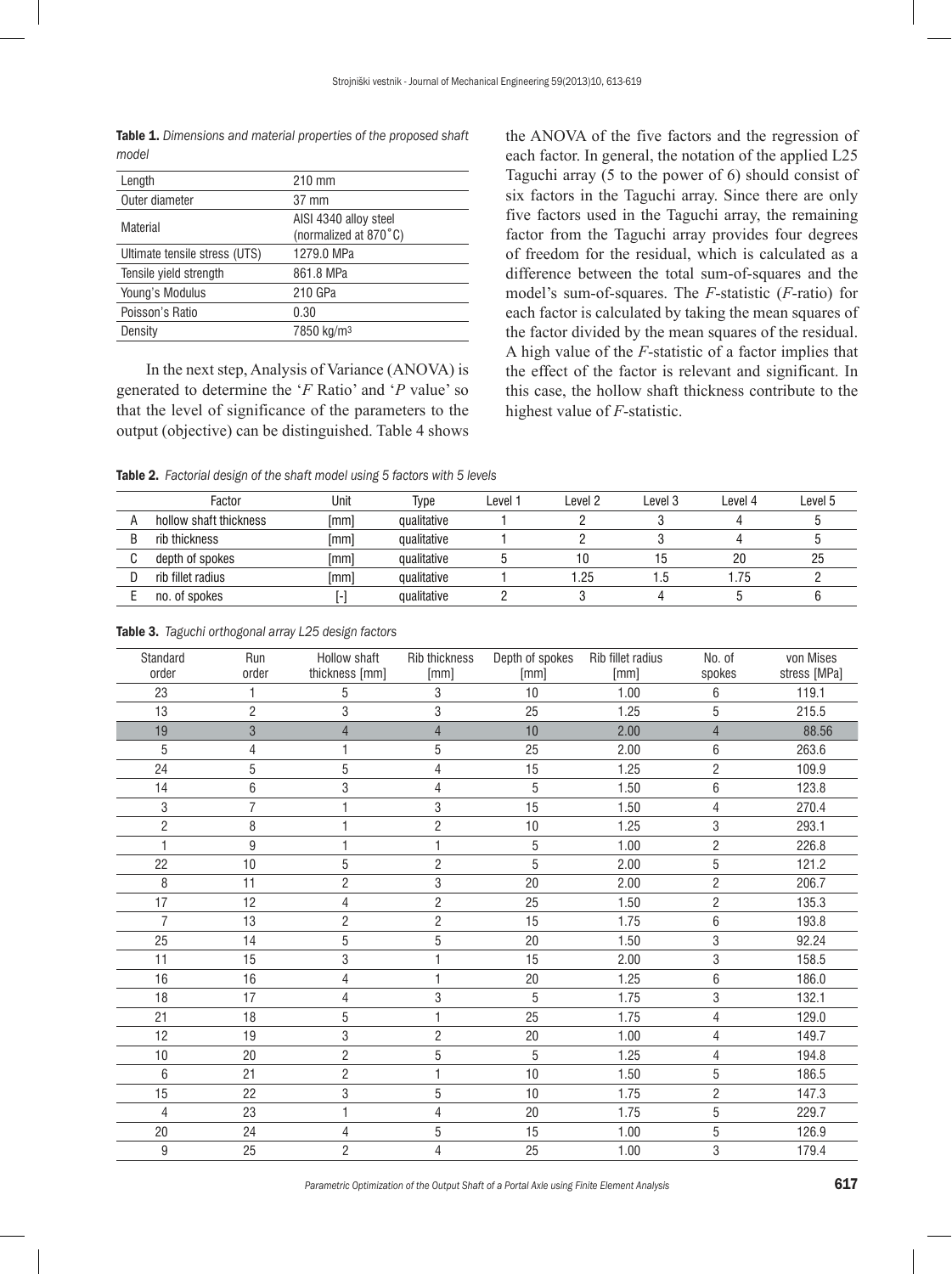| Source of variation       | Degrees of freedom | Sum of squares [Partial] | Mean squares [Partial] | F ratio                  | P value |
|---------------------------|--------------------|--------------------------|------------------------|--------------------------|---------|
| Model                     | 20                 | $7.56E + 04$             | 3780,4376              | 15.2389                  | 0.0085  |
| A: hollow shaft thickness |                    | $6.27E + 04$             | $1.57E + 04$           | 63.2162                  | 0.0007  |
| B: rib thickness          |                    | 5307.9926                | 1326.9982              | 5.3491                   | 0.0666  |
| C: depth of spokes        |                    | 1657.4014                | 414.3504               | 1.6702                   | 0.3157  |
| D: rib fillet radius      |                    | 5325.5358                | 1331.384               | 5.3668                   | 0.0663  |
| E: no. of spokes          |                    | 587.819                  | 146.9548               | 0.5924                   | 0.6878  |
| Residual                  |                    | 992.3096                 | 248.0774               |                          |         |
| Lack of fit               |                    | 992.3096                 | 248.0774               | ۰                        | -       |
| Total                     | 24                 | $7.66E + 04$             | -                      | $\overline{\phantom{0}}$ |         |

Table 4. *Analysis of variance (ANOVA) of the 5 parameters*

Table 5. *Diagnostic analysis of the L25 design factors*

| Run order |                | Standard order Actual value (Y) | Fitted value (YF) |
|-----------|----------------|---------------------------------|-------------------|
| 1         | 23             | 119.1                           | 122.816           |
| 2         | 13             | 215.5                           | 223.316           |
| 3         | 19             | 88.56                           | 96.376            |
| 4         | 5              | 263.6                           | 266.436           |
| 5         | 24             | 109.9                           | 112.736           |
| 6         | 14             | 123.8                           | 119.096           |
| 7         | 3              | 270.4                           | 260.736           |
| 8         | 2              | 293.1                           | 288.396           |
| 9         | $\mathbf{1}$   | 226.8                           | 234.616           |
| 10        | 22             | 121.2                           | 111.536           |
| 11        | 8              | 206.7                           | 201.996           |
| 12        | 17             | 135.3                           | 139.016           |
| 13        | $\overline{7}$ | 193.8                           | 201.616           |
| 14        | 25             | 92.24                           | 100.056           |
| 15        | 11             | 158.5                           | 162.216           |
| 16        | 16             | 186                             | 176.336           |
| 17        | 18             | 132.1                           | 134.936           |
| 18        | 21             | 129                             | 124.296           |
| 19        | 12             | 149.7                           | 152.536           |
| 20        | 10             | 194.8                           | 198.516           |
| 21        | 6              | 186.5                           | 189.336           |
| 22        | 15             | 147.3                           | 137.636           |
| 23        | 4              | 229.7                           | 233.416           |
| 24        | 20             | 126.9                           | 122.196           |
| 25        | 9              | 179.4                           | 169.736           |

In contrast, the *P*-value is the probability value that is determined from the *F*-distribution curve. With a known degree of freedom of a factor and the residual for a given *F*-statistic, the *P*-value of that factor can be determined. The lowest *P* value implies that the factor has the highest level of significance to the output response. From the ANOVA table, the level of significance in the ascending order is the number of spokes, depth of spokes, rib thickness, rib fillet radius, and hollow shaft thickness. This means that the hollow shaft thickness affects the torsional stress of the shaft

the most in comparison to the other four factors. The regression information indicates the level of error.

Finally, a diagnostic analysis is carried out as shown in Table 5. The one highlighted is the optimum design parameters in which the actual value corresponds to the lowest torsional stress, whereas the highlighted run order #8 corresponds to the highest actual value of the torsional stress. Therefore, the standard order 25 is the optimum set of parameter for the hollow shaft with rib in which the hollow shaft thickness is 4 mm, rib thickness is 4 mm, depth of spokes is 10 mm, rib fillet is 2 mm, and the number of spokes is 4. In addition, the fitted value (YF) is the prediction value that is dependent upon the actual value. The YF is calculated based on the equation: Fitted value (YF)  $=$  Actual value(Y) – Residual.

## 2.3 Strength and Weight Comparison of the Optimized Shaft Model

The optimized shaft is compared with the benchmark shaft, hollow shaft, and solid shaft with regard to the torsional stress and weight reduction. The torsional stress and the weight of four different shafts are obtained by FEA simulation. Table 6 shows the torsional stress and weight reduction comparisons between the four types of shaft. The weight reduction is calculated by comparing with the mass of the solid shaft which is the heaviest.

From the shaft comparisons, the optimized shaft has lower torsional stress compared to the benchmark shaft and the hollow shaft. The weight of the shaft is measured using ANSYS software to determine the percentage of weight reduction. The hollow shaft is the lightest, thus having the highest weight reduction. In order to evaluate the shaft with overall most improved strength and amount of weight reduction, the stress-to-weight reduction ratio is calculated for each shaft. The optimized shaft has the lowest stress-